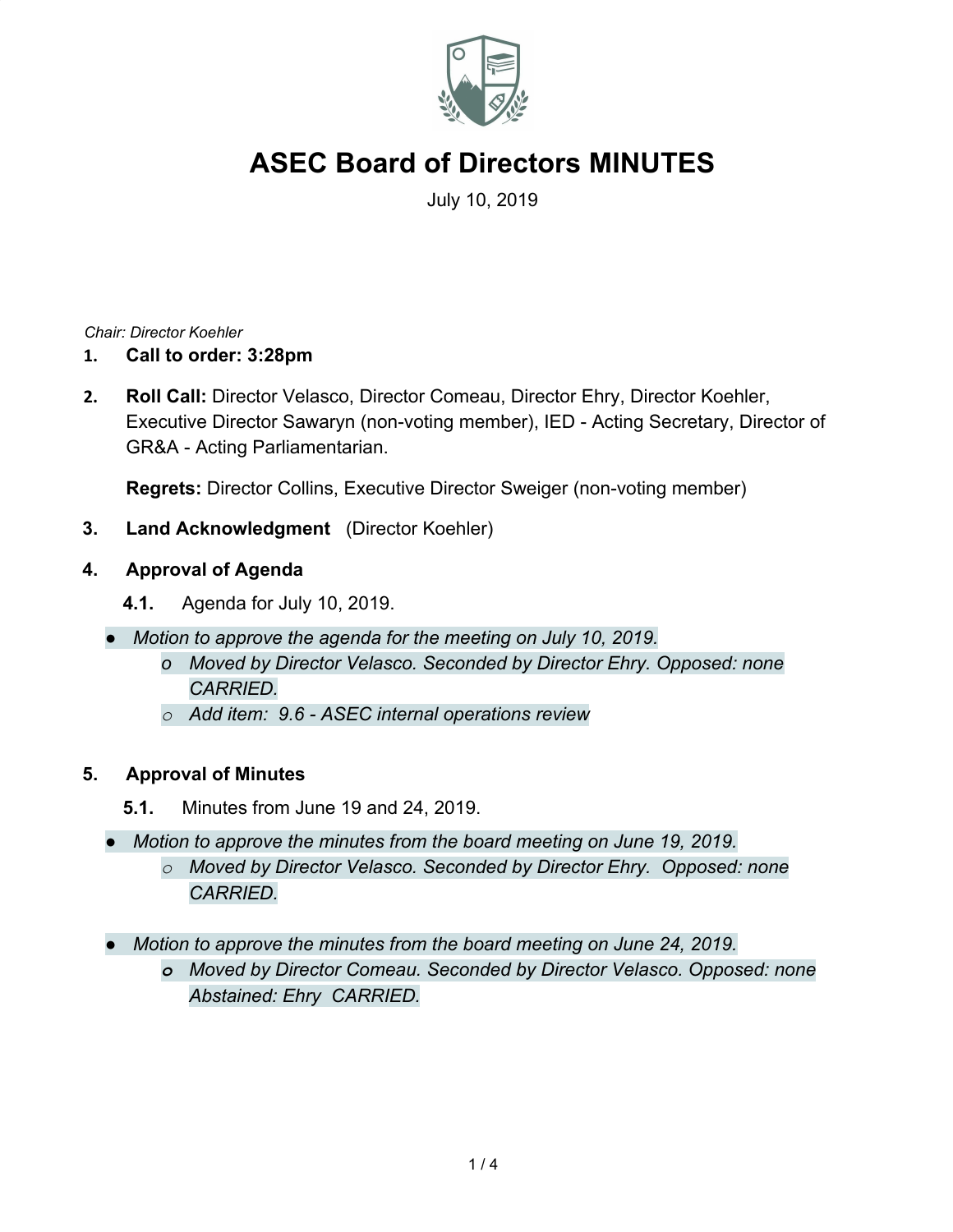

# July 10, 2019

# **6. Reports**

- **6.1.** Report of the Interim Executive Director
- **6.2.** Government Relations and Advocacy Update
- **6.3.** Chair Update

# **7. Action Items**

| Task:                               | Details:                                                                                                                                                                                                                       | Deadline:                                   | <b>Assigned</b><br>to: |
|-------------------------------------|--------------------------------------------------------------------------------------------------------------------------------------------------------------------------------------------------------------------------------|---------------------------------------------|------------------------|
| 1. Discuss<br>Investments           | Based on the auditor's recommendations, a<br>discussion must be had around changes to<br>the structure of our investments<br>$\rightarrow$ agenda items for future meeting                                                     | <b>TBD</b>                                  | <b>Board</b>           |
| 2. Northern Lakes                   | Reach out to Student Leaders and pursue<br>opportunities for furthering the relationship.                                                                                                                                      | <b>Before Goal</b><br>Setting<br>Conference | Interim ED             |
| 3. New members                      | Pursue new relationships                                                                                                                                                                                                       | <b>TBD</b>                                  | Interim ED             |
| 4. By-election                      | Present a proposal for the process of a<br>by-election                                                                                                                                                                         | June 21                                     | ASEC home<br>office    |
| 5. Investments<br>proposal/briefing | Present options for our investments<br>portfolio as an agenda item at our next BoD<br>meeting                                                                                                                                  | July 24                                     | Interim ED             |
| 6. Indigenous<br>representation     | Include a discussion within the conference<br>schedule on the topic.<br>-Send an email to membership with the<br>conference schedule as well as main<br>topics of discussion to get some<br>comments/feedback/ideas beforehand | <b>Goals Conference</b>                     | Interim ED             |

# **8. Old Business**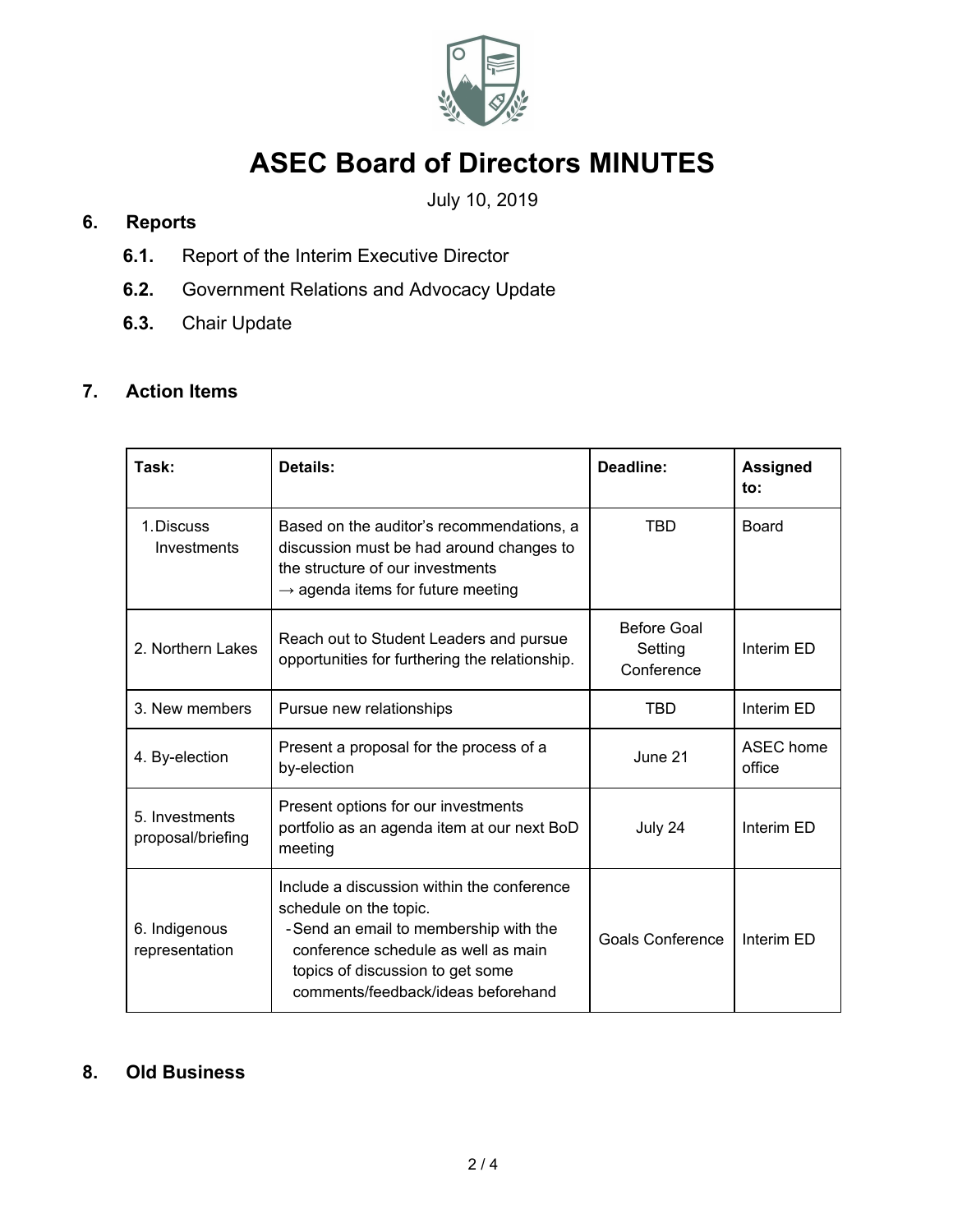

July 10, 2019

# **9. Discussion Items**

- *● Motion to go in camera at 3:56 pm with staff.*
	- *○ Moved by Director Ehry. Seconded by Director Velasco. Opposed: none. CARRIED*
- *● Motion to go out of camera at 4:01pm.*
	- *○ Moved by Director Velasco. Seconded by Director Ehry. Opposed: none. CARRIED*

#### **9.1. Bill 19 - Minister of Advanced Education** (Director Koehler)

- Director Koehler wanted to share some comments/thoughts regarding a recent meeting where Minister Nicolaides touched briefly on Bill 19.
- **9.2. MNIF Committee** (Director Koehler)
	- Director Koehler encouraged the Board to provide support to the student leader who has taken the initiative to chair the committee.
	- Director Comeau has offered to be a member of the committee as a support to the committee chair.
- **9.3. Chicago Principles on Campus** (Director Koehler)
	- A request from the Board came forward regarding Chicago Principles and the possibility of providing an update to our student leaders at the Goals Conference. This update would be meant to help inform and bring our student leaders up to date with what Chicago principles are and how they could impact students on campus.

# **9.4. ASEC, CAUS, ab-GPAC Discussion and Collaboration** (Director Koehler)

- A discussion was had around the opportunity to collaborate with the other advocacy groups. The group decided that, once our membership has chosen the